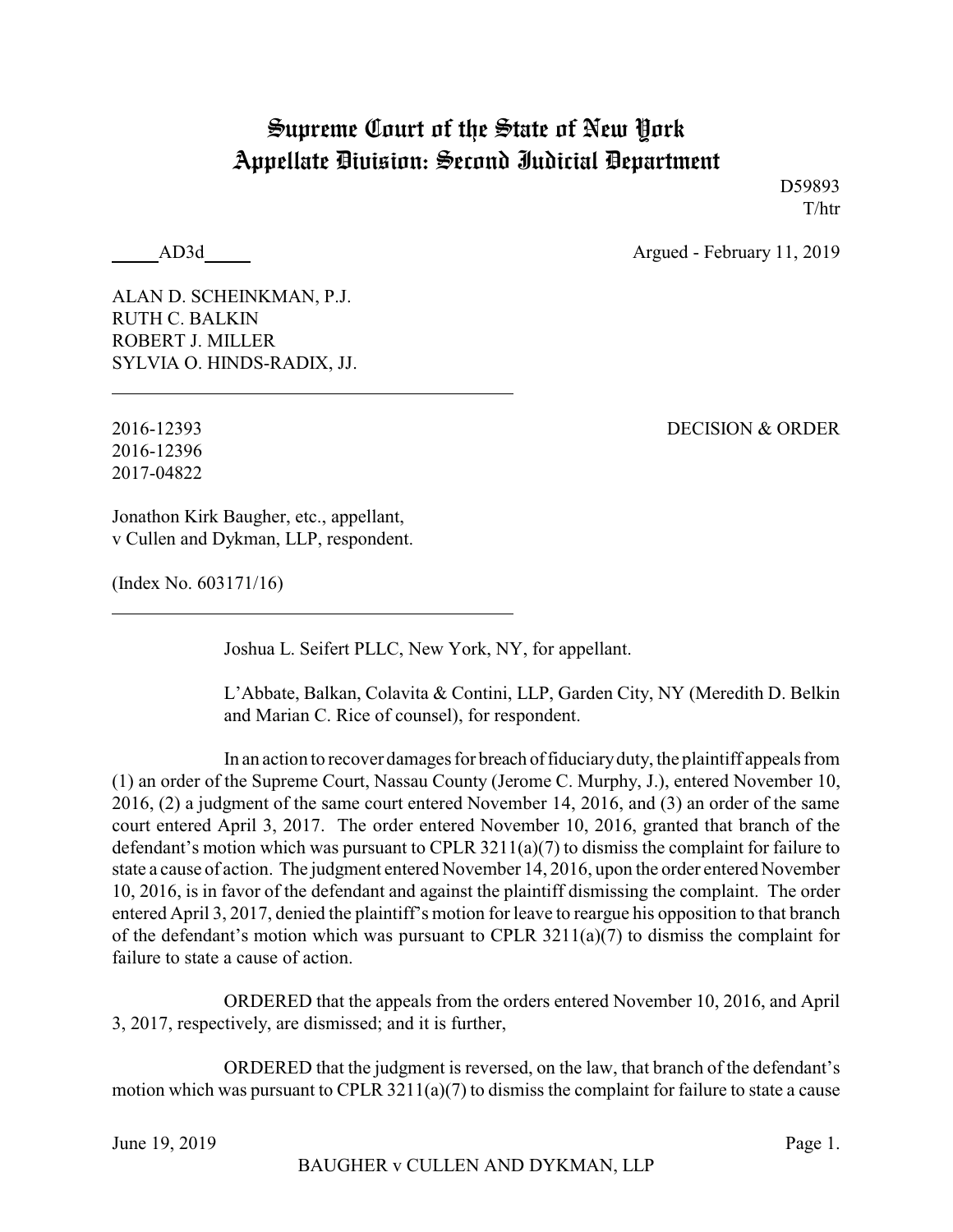of action is denied, the complaint is reinstated, and the order entered November 10, 2016, is modified accordingly; and it is further,

## ORDERED that one bill of costs is awarded to the plaintiff.

The appeal from the order entered November 10, 2016, must be dismissed, as the right of direct appeal therefrom terminated with the entry of the judgment in the action (*see Matter of Aho*, 39 NY2d 241, 248). The issues raised on the appeal from that order are brought up for review and have been considered on the appeal from the judgment (*see* CPLR 5501[a][1]). The appeal from the order entered April 3, 2017, denying the plaintiff's motion for leave to reargue, also must be dismissed, as no appeal lies from an order denying reargument (*see Gentry v Mean*, 166 AD3d 583).

The plaintiff commenced this action in 2016 to recover legal fees paid by the plaintiff's decedent to the defendant, a law firm, for legal services performed between January 2007 and August 2009, on the ground that the defendant's representation of the decedent, the decedent's estate, and nonparty W.S. Wilson Corporation (hereinafter Wilson) during that period of time violated rule 1.7 of the Rules of Professional Conduct (22 NYCRR 1200.0). The complaint alleged that the plaintiff's decedent retained the defendant in 2005 to, among other things, analyze her ownership interest in Wilson, including her right to certain retained earnings in the sum of \$20 million. The complaint further alleged that, in January2007, the defendant began acting as Wilson's corporate counsel, and, beginning in 2008, performed legal services for Wilson regarding the decedent's right to those retained earnings. The complaint also alleged that the decedent died in November of 2008, and that in 2009 the plaintiff, represented by the defendant, commenced a turnover proceeding against Wilson on behalf of the decedent's estate for the retained earnings. The complaint alleged that Wilson moved in that proceeding to disqualify the defendant from acting as counsel for the decedent's estate, and that, by order dated January 18, 2012, the Surrogate's Court, inter alia, disqualified the defendant from representing the decedent's estate in that proceeding on the ground that its prior representation of the decedent was in conflict with its prior representation of Wilson.

The defendant moved pursuant to CPLR 3211(a)(1) and (7) to dismiss the complaint, arguing that the plaintiff could not recoup legal fees absent actual damages sustained as a result of the alleged misconduct. By order entered November 10, 2016, the Supreme Court determined that the complaint failed to state a cause of action, and granted that branch of the defendant's motion which was pursuant to CPLR 3211(a)(7) to dismiss the complaint. By judgment entered November 14, 2016, the complaint was dismissed. In an order entered April 3, 2017, the court denied the plaintiff's motion for leave to reargue his opposition to that branch of the defendant's motion which was pursuant to CPLR 3211(a)(7) to dismiss the complaint for failure to state a cause of action. The plaintiff appeals.

We disagree with the Supreme Court's determination granting that branch of the defendant's motion which was pursuant to CPLR 3211(a)(7) to dismiss the complaint for failure to state a cause of action. On a motion to dismiss pursuant to CPLR 3211, the complaint is to be afforded a liberal construction (*see* CPLR 3026). "In reviewing a motion pursuant to CPLR